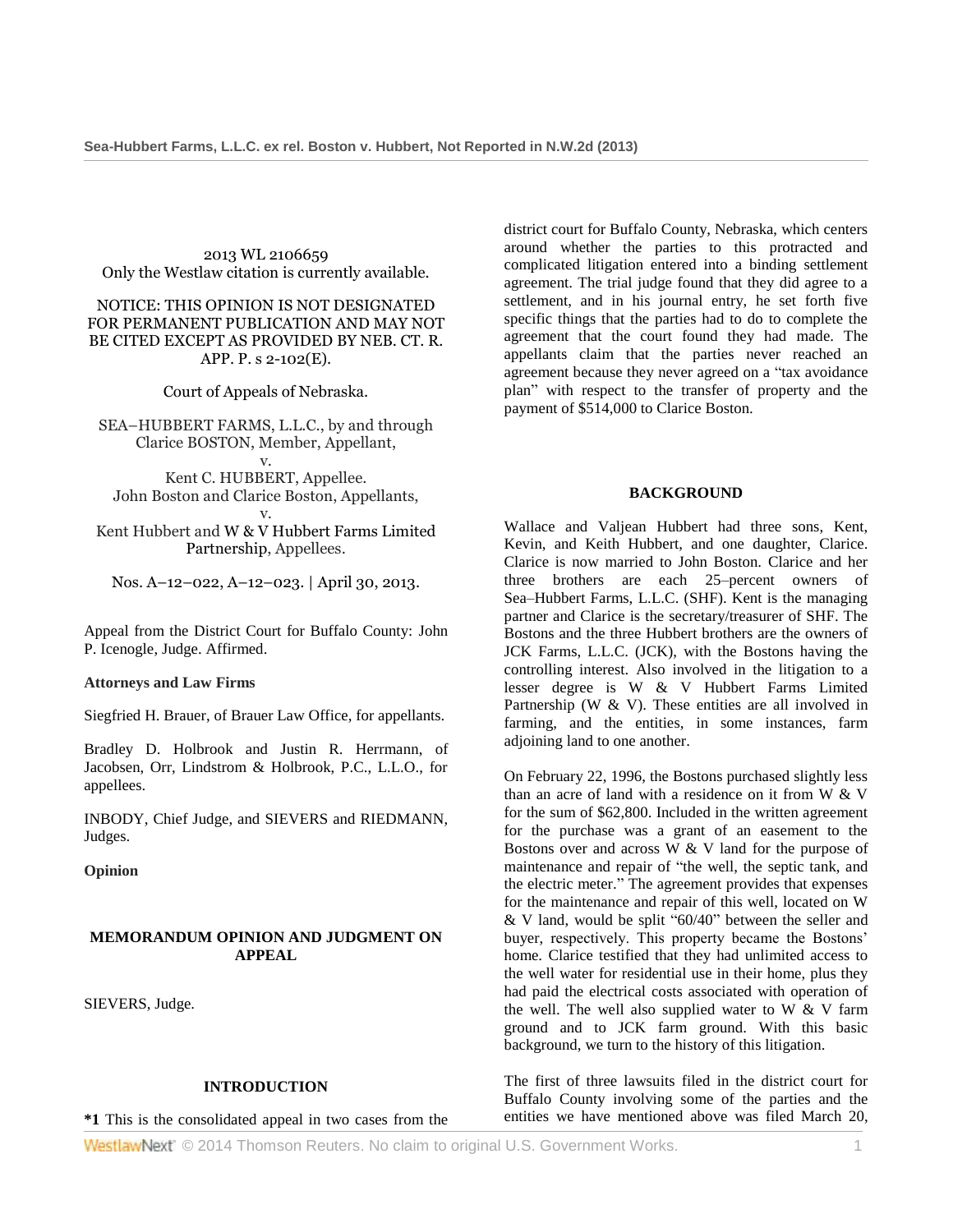2008. This case was entitled "Sea–Hubbert Farms, L.L.C., by and through Clarice Boston v. Kent C. Hubbert" and designated as "CI–08–192" in the district court. The suit sought an accounting and damages from Kent, the managing partner of SHF.

The second case was filed September 15, 2008, and it was entitled "Sea–Hubbert Farms, L.L.C. v. Clarice Boston and John Boston and JCK, L.L.C.," and designated as "CI–08–643" in the district court. This case alleged that SHF's farm ground had been irrigated by a well located on JCK property but that access to such water was cut off in May 2008 by the Bostons, creating the need for SHF to purchase and sink a new well for irrigation purposes, which SHF wanted the Bostons and JCK to pay for, plus damages were sought for reduced crop yield.

**\*2** The third case was filed on October 8, 2008, and captioned "Complaint for Temporary Restraining Order, Temporary and Permanent Injunctions." This case was entitled "John Boston and Clarice Boston v. Kent Hubbert and W & V Hubbert Farms Limited Partnership" and designated as "CI–08–715" in the district court. The Bostons alleged that the well discussed above was the only source of water for their home, that Kent had threatened to deny them access to water from the well, and that their purchase agreement gave them a right to such water. The Bostons asked for a temporary restraining order preventing Kent and W & V from depriving them of water from the well. Attached to the complaint was a letter from Kent, the general partner of W & V, dated September 17, 2008, which, among other things, advised the Bostons to stay off of W & V land and stated W & V would cease providing water to their home within 30 days. On October 10, the district court granted the temporary restraining order stopping any threatened termination of the Bostons' water supply from the W & V well and set a hearing for a later date. The injunction remained in effect, and on December 23, a hearing was held in the district court for the purpose of setting a bond, which the court set at \$500.

In all three cases, there were answers, motions, and discovery filed and discovery conducted, which in part make up our transcripts of approximately 500 pages. However, we need not detail that activity because there is no dispute that in October 2010, the parties and their counsel turned from litigation of these cases to a clearly serious effort to settle all three of the cases on the eve of trial. What the parties did in that effort will be discussed in appropriate detail in our analysis section. For purposes of "setting the stage," we believe a fair summary of the desired end result for all parties involved in those cases was that there would be a complete severance of the Bostons from SHF, from W & V, and apparently from the three Hubbert brothers as well. And at the same time, there was to be a severance of the interests of the Hubbert brothers and SHF from JCK. The end result was to be that (1) the Hubbert brothers would own SHF and W  $& V, (2)$ the Bostons would own JCK, and (3) Clarice would be paid \$514,000. Whether those settlement efforts produced a binding and enforceable settlement agreement is the fundamental question before us.

# *District Court Decisions.*

By motions filed in each of the three cases by Kent, or entities that he managed, the district court was asked to enforce the settlement agreement against the Bostons and JCK that Kent alleged had been made on October 11, 2010. The parties and their counsel appeared before the district court on March 8, 2011, for a hearing on the motions for enforcement of the alleged settlement agreement. The trial judge stated that all three cases we have detailed above were before him that day. In simple terms, SHF, W & V, and Kent alleged that the parties had settled all three cases by agreeing that the Bostons would give up any and all interest in SHF and W & V, in exchange for two things: (1) that the Bostons would become the sole owners of JCK and (2) that the Bostons would be paid \$514,000. On the other hand, the Bostons claimed that there was only a proposed settlement agreement and that Kent had never agreed to a key element the Bostons required, and thus, there was never an agreement. From the vantage point of the Bostons, this key element, upon which they claim there was never an agreement, was that the mutual transfer of the interests in the involved entities as well as the payment to them of \$514,000 would be done in the most advantageous way for them from a tax standpoint in accordance with a tax avoidance or minimization plan developed by their accountant, Michael Main. According to Main's testimony at this hearing, his "plan" was that (1) the Bostons would divest themselves of all ownership rights in SHF and W & V and (2) there would be established an "escrow account" of \$514,000 funded by SHF and W & V which would be accessible only by the Bostons for the sole purpose of the Bostons purchasing farm ground, but that Clarice would have to retain some equity interest in SHF to access the escrow account in order for the plan to work. An accountant for SHF testified that he had discussed Main's plan with Main and that in the accountant's opinion, regardless of the contents of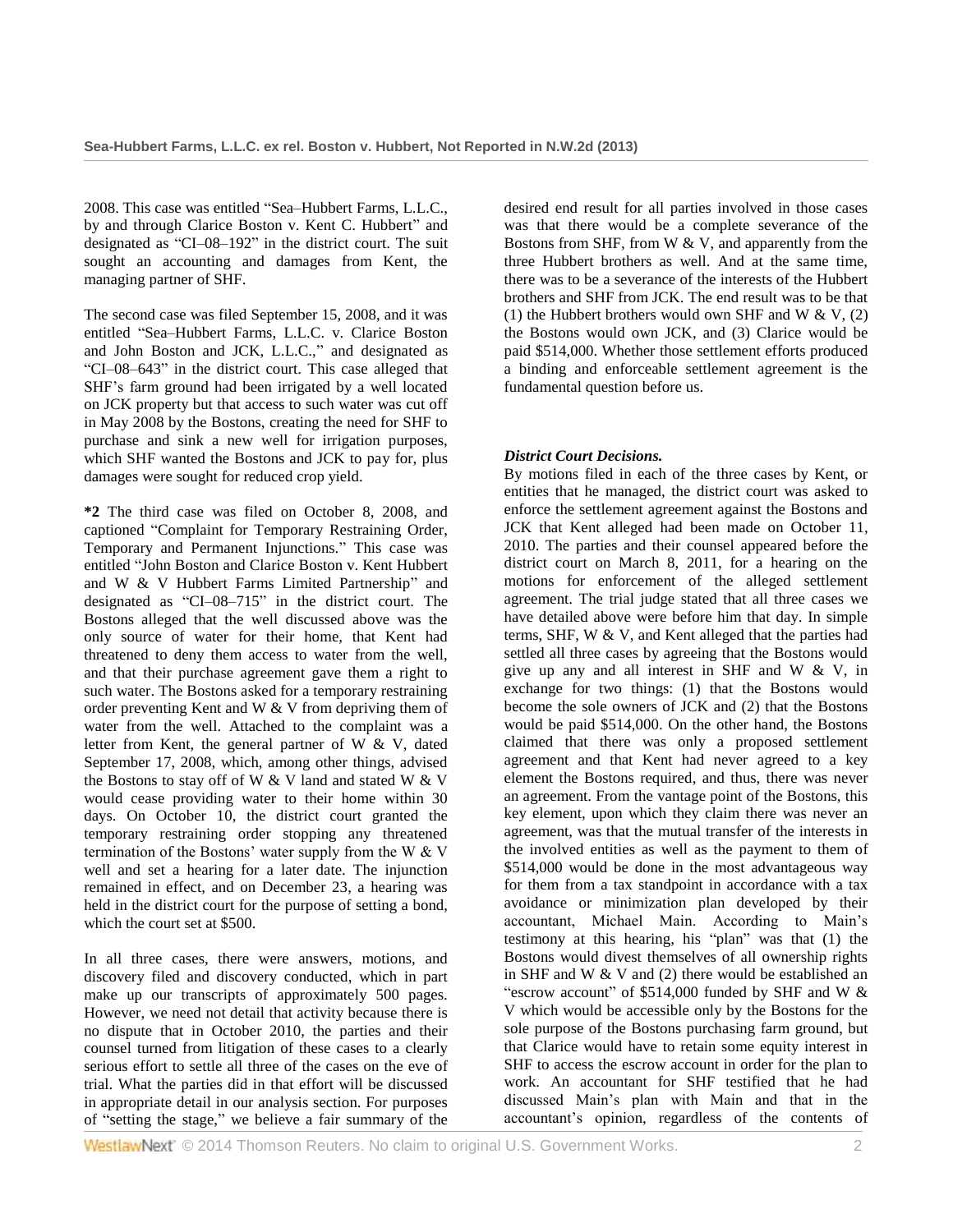documents that might be drafted to portray this as something besides a buyout of the Bostons' interest in SHF, the Internal Revenue Service would simply treat it as a sale and tax any amount over Clarice's basis in the partnerships as capital gain. The evidence suggests that the tax consequence could be in the neighborhood of \$50,000.

**\*3** After this brief trial on March 8, 2011, at which three accountants and Kent testified and numerous documents were placed in evidence, the district court rendered a decision on October 6 in the case entitled "Sea–Hubbert Farms, L.L.C., by and through Clarice Boston v. Kent C. Hubbert" and designated as "CI–08–192." Among the key factual findings of the trial judge was that the parties participated in an effort to settle this case, as well as the other two pending lawsuits. The court found that the Bostons' counsel, Sieg Brauer, drafted a compromise and settlement agreement and forwarded it on October 7 to Bradley Holbrook, counsel for SHF and Kent (who apparently had authority from the other two Hubbert brothers, and thus, generally hereafter, we will use the term Hubbert brothers given their common interest). The court found that Holbrook faxed a responsive letter to Brauer of October 8 outlining partial agreement and a number of counterproposals. Brauer then faxed a handwritten response to Holbrook stating "Brad (Please initial & return) Bostons agree to Hubberts' proposal." On the same page were seven cryptic handwritten and numbered items. However, nowhere in Brauer's fax is it explicitly stated that these seven items are preconditions to a settlement agreement. For example, item 1 simply says "pmt of [\$]514,000 however you want to describe." Item 7 states "misc provisions of attached ( [not] deleted) will be included (in essence if [not] same lang)." The referenced attachment to the fax was Brauer's original draft agreement from October 7 with paragraphs 4, 5, 6, 8, and a portion of paragraph 9 "deleted" by being crossed out by hand. Brauer's signature and the statement "for John & Clarice Boston" appears at the bottom of the first page of the fax. Within several hours, Holbrook had initialed the fax as requested and sent it back to Brauer.

The Bostons' argument that there was never an agreement revolves around the handwritten item 4 of Brauer's fax which states "agree to Mike Main/Gary Steffenmeier plan to avoid taxation." (We will hereafter usually simply refer to that handwritten item as "# 4" unless more detail is required.) The trial court found that section 4, paragraph 3 (again we will generally simply refer to such as "paragraph 3") of Brauer's original typed draft settlement proposal, which paragraph Holbrook had agreed to, provided that the parties would be individually liable for any tax consequences arising out of the transactions necessary to complete the agreement, and the parties individually pledged to cooperate in good faith with each other to make the transfers so as to effect the most "beneficial" tax treatment for each party or entity.

After making the above observations about the agreement, the court then stated the issue was whether "the actions of the parties did in fact result in a settlement agreement executed by counsel." The court found that a settlement that complied with the basic tenets of contract law (to wit: offer, counteroffer, and acceptance) was reached when Holbrook made a settlement offer, which Brauer agreed to, except as stated in Brauer's fax of October 11, 2010, which Holbrook then agreed to by initialing the fax as Brauer had requested. The court found that while thereafter there were "efforts subsequent to the entry of agreement to get greater modification or elaboration, the agreement itself is not ambiguous and may be enforced." As to the tax issue, the court found that the agreement was that Clarice would be responsible for any tax associated with the buyout, although Kent and his associated entities would work with Clarice to develop a tax minimization plan, but she was ultimately responsible for her taxes and was to select a plan that would not be "obstructed by the defendant." The court found that the development of a tax avoidance plan was not a condition precedent to the agreement and that Clarice did not have to develop and accept such a plan before the settlement agreement was formed.

**\*4** The district court ordered the parties to comply with the settlement agreement within 30 days and made five specifically numbered orders to the parties which we summarize as follows:

1. Clarice shall transfer and assign all rights, title, and interest in SHF to SHF or to the Hubbert brothers "as directed by such individuals."

2. The Hubbert brothers shall transfer all rights, title, and interest in JCK to JCK or to the Bostons "as directed by such individuals."

3. SHF shall pay \$514,000 to Clarice.

4. W & V shall undertake its obligation to pay for the installation of a well in the manner and pursuant to the timeframe established by Bauer Well Drilling as more specifically set forth in the settlement agreement.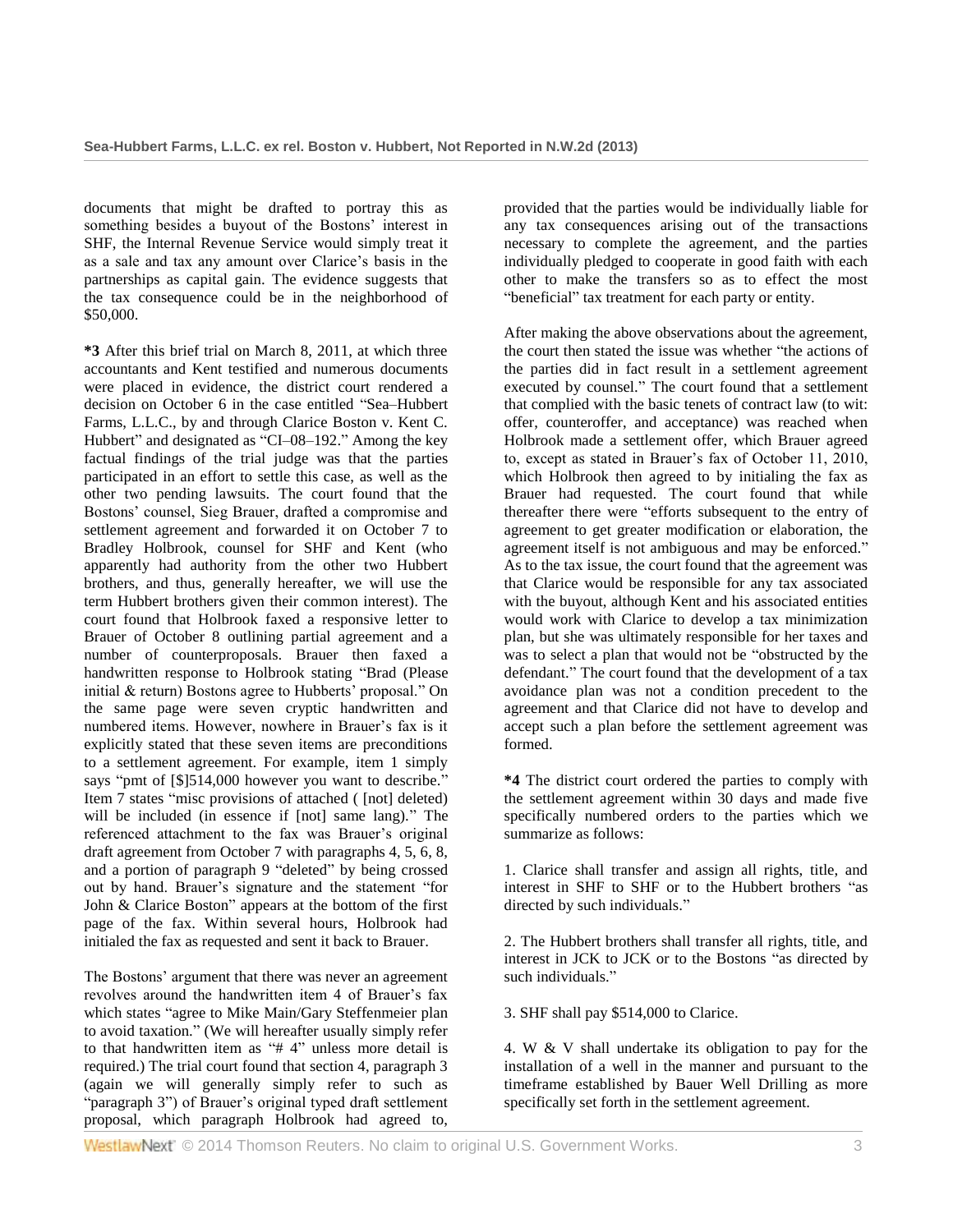5. The "parties shall dismiss with prejudice" the above-captioned claims.

Finally, the court's order said that "the settlement agreement, attached as Exhibit A to the motion to enforce is incorporated herein as though fully set forth herein." This decision and order was made in the suit filed in the Buffalo County District Court entitled "Sea–Hubbert Farms, L.L.C., by and through Clarice Boston v. Kent C. Hubbert" and designated as "CI–08–192." A timely motion for new trial was filed and later overruled on December 13, 2011. SHF filed its notice of appeal on January 10, 2012, and we docketed the appeal as our case No. A–12–022.

Also on October 6, 2011, the trial court signed and filed a journal entry in the Buffalo County District Court case entitled "John Boston and Clarice Boston v. Kent Hubbert and W & V Hubbert Farms Limited Partnership" and designated as "CI–08–715," a case which we briefly outlined earlier. In its journal entry in this case, the trial court sustained the settlement enforcement motion "for the reasons set forth in the court's opinion in Case CI–08–192," which we just summarized above. And the court then repeated the same five specific orders from its decision in CI–08–192, plus the court also incorporated "as if fully set out therein" the settlement agreement attached to the motion to enforce as exhibit A. In other words, on the same date, October 6, the trial court ordered the parties in these two cases to perform the settlement agreement, including the five specific directives found in both orders. The Bostons filed a timely motion for new trial in this case, CI–08–715, which was overruled on December 13. The Bostons then filed their notice of appeal of the district court's decision in case CI–08–715 on January 10, 2012, and we docketed that appeal as case No. A–12–023. We have previously ordered the two appeals, cases Nos.  $A-12-022$  and  $A-12-023$ , to be consolidated in this court, and thus, it is those consolidated appeals that we now decide in this single opinion.

However, this leaves one of the three Buffalo County District Court cases, the one entitled "Sea–Hubbert Farms, L.L.C. v. Clarice Boston and John Boston and JCK, L.L.C.," and designated as "CI–08–643," unaccounted for. The trial court's decision in this case was initially quite different than that entered in the two other cases. Its journal entry recited that the matter was before the court on the motion of the plaintiff, SHF, seeking to enforce a settlement agreement. The court then simply recited, without the findings or specific orders set

forth above that were made in the other two cases, that "[t]he court finds that that agreement having been found to be a valid agreement and enforceable requires the dismissal of these proceedings at such time as the parties have completed their contractual obligations arising from that agreement." On October 14, 2011, the Bostons and JCK filed a motion for new trial, as well as a motion to alter or amend the October 6 judgment. In the later motion, the court was requested to "alter or amend the judgment consistent with the judgments entered in cases CI–08–192 and CI–08–715." On December 6, the court sustained the motion to alter or amend, stating that the motion to enforce the settlement agreement was sustained "[f]or the reasons set forth in the Court's Opinion in Case CI–08–192," which reasons we have detailed above. The court's journal entry in CI–08–643 orders the parties to comply with the terms and conditions of the "Settlement Agreement" within 30 days. The court then repeats the same five specific orders to the parties which we listed in our summary of the decision in CI–08–192, as well as again providing that the settlement agreement, attached as exhibit A to the motion to enforce, was incorporated as though fully set forth in its journal entry of December 6. The Bostons and JCK then filed another motion for new trial on December 19, pointing out that the trial court had not ruled on its first motion for new trial. On December 20, the trial court found simply that "the Motion for New Trial should be and is denied." On January 18, 2012, the court entered an order setting a supersedeas bond of \$500. A notice of appeal in CI–08–643 to this court was filed January 18, 2012, and that case was docketed as case No. A–12–037. However, on March 12, we dismissed that appeal because we concluded it had been filed out of time and that therefore, we lacked jurisdiction. A petition for further review by the Nebraska Supreme Court was timely filed, but was denied on June 27. Our mandate issued on August 16. Thus, the district court's decision in CI–08–643, finding that a settlement agreement had been reached and ordering the performance thereof, became final. In our preargument handling of this appeal, we had left for another day the question of the effect of the fact that the district court's order in district court case  $CI-08-643$ , our case No.  $A-12-037$ , was final. Thus, we turn to the issue stated immediately below.

## *Are Two Pending Appeals Moot Because of Dismissal of Case No. A–12–037, District Court Case CI–08–643?*

**\*5** The first issue is what effect the finality of the trial court's decision in CI–08–643, if any, has on the two cases now before us in this consolidated appeal. We do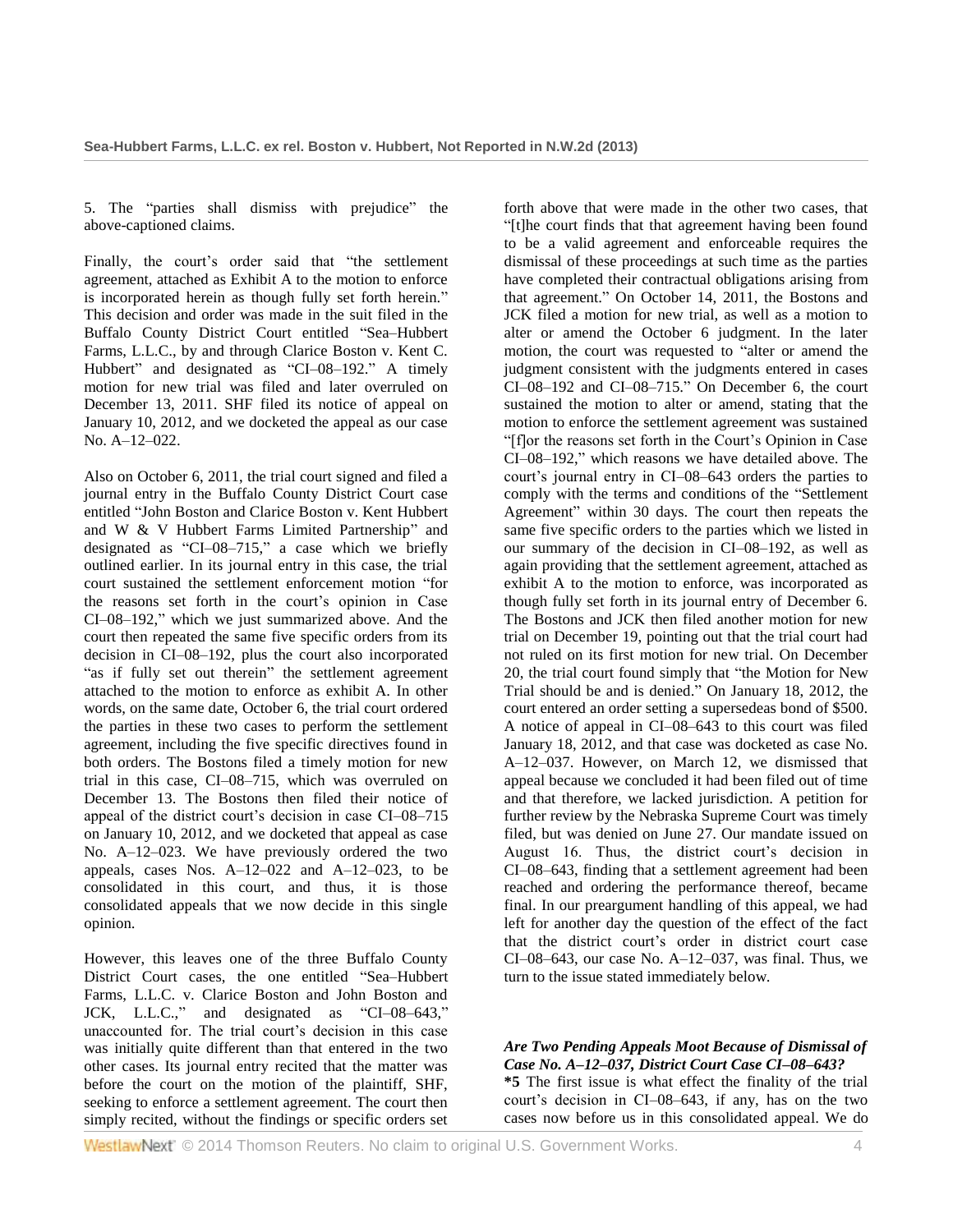note that there was a motion filed, prior to when the trial court tried and decided the three cases, asking that the trial court consolidate all three of these cases. That motion was overruled, and no error is assigned here to that ruling, although it seems clear with the benefit of hindsight, that granting that motion would have been helpful to all concerned, including us.

Nonetheless, the law is clear that an appellate court may take judicial notice of its records, proceedings, and judgments in a prior related case when the issues are "interwoven and interdependent" and the controversy has been considered and determined in the prior action. *Nielsen v. Nielsen,* [13 Neb.App. 738, 700 N.W.2d 675](http://www.westlaw.com/Link/Document/FullText?findType=Y&serNum=2006990926&pubNum=595&originationContext=document&vr=3.0&rs=cblt1.0&transitionType=DocumentItem&contextData=(sc.Search))  [\(2005\),](http://www.westlaw.com/Link/Document/FullText?findType=Y&serNum=2006990926&pubNum=595&originationContext=document&vr=3.0&rs=cblt1.0&transitionType=DocumentItem&contextData=(sc.Search)) citing *[Baltensperger v. United States Dept. of Ag.,](http://www.westlaw.com/Link/Document/FullText?findType=Y&serNum=1996130591&pubNum=595&originationContext=document&vr=3.0&rs=cblt1.0&transitionType=DocumentItem&contextData=(sc.Search))* [250 Neb. 216, 548 N.W.2d 733 \(1996\).](http://www.westlaw.com/Link/Document/FullText?findType=Y&serNum=1996130591&pubNum=595&originationContext=document&vr=3.0&rs=cblt1.0&transitionType=DocumentItem&contextData=(sc.Search)) Clearly, from our recitation of the history of these three cases and appeals, it is obvious that they are "interwoven and interdependent" in many respects, not the least of which is the facts that the district court ultimately issued the same decision and made the same enforcement orders in each case—which happens to now be a final order in one of the three cases. It is that case to which we now turn.

The parties in district court case CI–08–643 were SHF as plaintiff and the Bostons and JCK as the defendants, but none of the Hubbert brothers were named parties. The district court's order entered in CI–08–643, which is final, as previously said, included the following enforcement orders which we summarize for efficiency:

1. Clarice was ordered to transfer all of her interest in SHF to SHF or to the Hubbert brothers as they directed.

2. The Hubbert brothers were ordered to transfer all of their interests in JCK to JCK or the Bostons.

3. SHF was to pay \$514,000 to Clarice.

4. W & V was to pay for the well to be installed by Bauer Well Drilling as specifically outlined in the settlement agreement.

5. The parties shall dismiss with prejudice.

Further, the court ordered that "in all other respects," the settlement agreement which the court said was attached as exhibit A to the motion to enforce was incorporated as though fully set forth in the court's journal entry of December 6, 2011.

A case becomes moot when the issues initially presented

in the litigation cease to exist, when the litigants lack a legally cognizable interest in the outcome of litigation, or when the issues presented in the case are no longer alive. *[Swoboda v. Volkman Plumbing,](http://www.westlaw.com/Link/Document/FullText?findType=Y&serNum=2005828980&pubNum=595&originationContext=document&vr=3.0&rs=cblt1.0&transitionType=DocumentItem&contextData=(sc.Search))* 269 Neb. 20, 690 N.W.2d [166 \(2004\).](http://www.westlaw.com/Link/Document/FullText?findType=Y&serNum=2005828980&pubNum=595&originationContext=document&vr=3.0&rs=cblt1.0&transitionType=DocumentItem&contextData=(sc.Search)) As such, our inquiry is whether the issues presented by the two appeals now before this court have ceased to exist. Paragraphs 1, 3, and 5 of the district court's order delineate what is to be done to complete the settlement agreement by entities that were parties to case CI–08–643. However, the directives in paragraphs 2 and 4 require that  $W \& V$ , as well as the Hubbert brothers, perform certain obligations in order to complete the settlement agreement—but neither W & V nor the Hubbert brothers were parties in case CI–08–643. Accordingly, it is clear that the trial court had no jurisdiction, i.e., power, given the absence of consolidation, to order them, as nonparties to the case, to do anything because the court did not have personal jurisdiction over them. Personal jurisdiction is the power of a tribunal to subject and bind a particular entity to its decisions. *Hunt v. Trackwell,* [262 Neb. 688, 635 N.W.2d](http://www.westlaw.com/Link/Document/FullText?findType=Y&serNum=2001882370&pubNum=595&originationContext=document&vr=3.0&rs=cblt1.0&transitionType=DocumentItem&contextData=(sc.Search))  [106 \(2001\).](http://www.westlaw.com/Link/Document/FullText?findType=Y&serNum=2001882370&pubNum=595&originationContext=document&vr=3.0&rs=cblt1.0&transitionType=DocumentItem&contextData=(sc.Search)) Consequently, the finding of a valid settlement agreement, as well as the orders of enforcement in case CI–08–643 which are now final orders, does not resolve all the issues before us in the present consolidated appeal because there are parties in these two pending appeals that were not parties to case CI–08–643. For example, the Hubbert brothers were ordered to perform certain actions in CI–08–643, although they were not parties to that case. Put another way, as a general proposition for the now final decision to moot these two pending appeals, the parties would have to be the same in all three cases. But, they are not, and therefore, the instant appeals are not moot. We now turn to the merits of the present consolidated appeals.

## **ASSIGNMENTS OF ERROR**

**\*6** The Bostons assign that the district court erred in (1) finding that there was an enforceable settlement agreement; (2) giving effect to a general provision, paragraph 3, regarding tax consequences rather than to a specific provision, the handwritten # 4 of the October 11, 2010, Brauer fax; (3) finding that Clarice was "obligated to select a [tax avoidance] plan most beneficial to her that was not obstructed by the [appellees]"; and (4) finding that the settlement agreement "merely provides that the defendant would cooperate in the development of a plan, but requirement exist that a plan be accepted by Clarice ...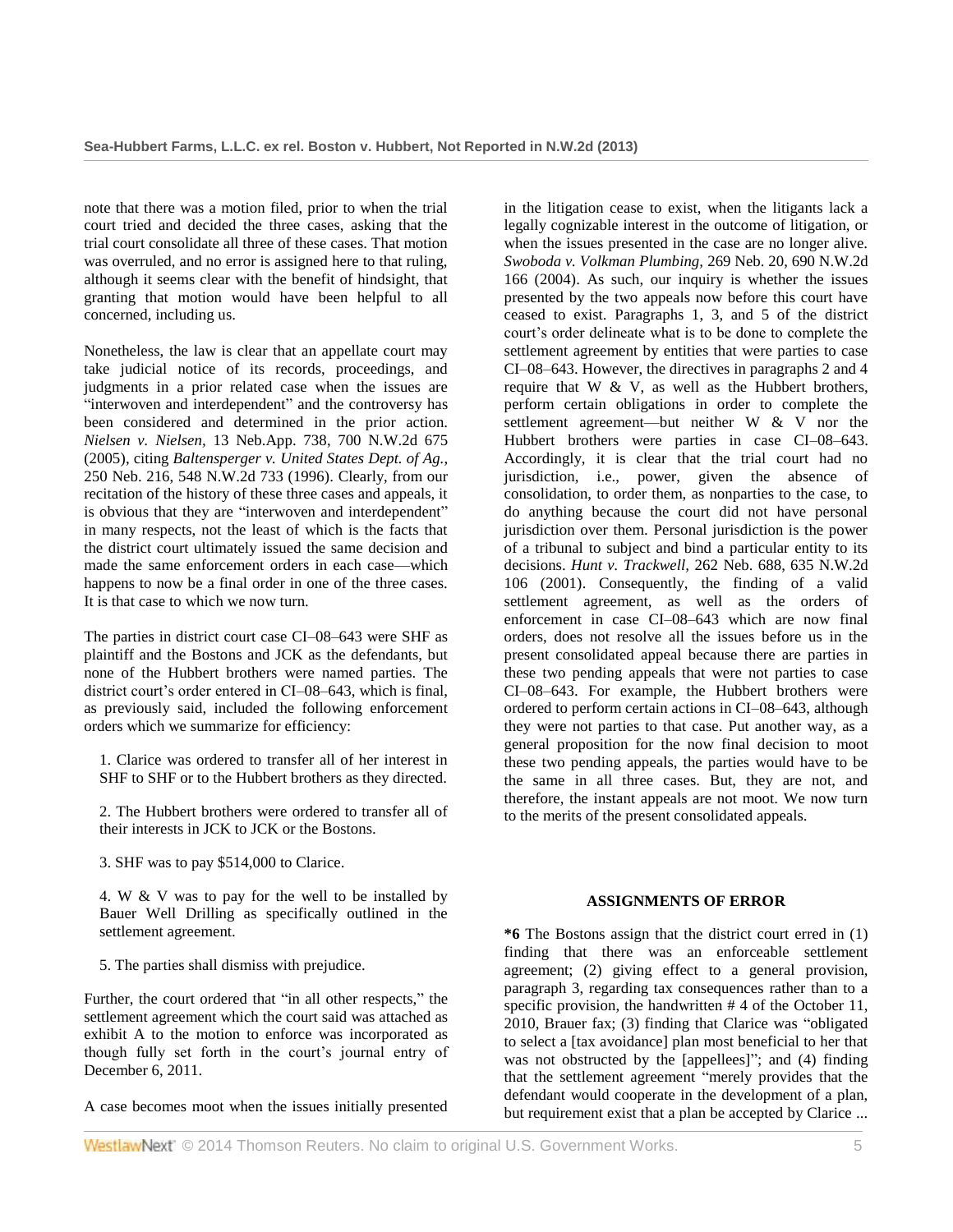before the settlement agreement was effected." (We note for the reader's understanding that while the trial court's quoted phrase in the assignment of error appears not to make sense, the assignment correctly quotes the court's finding.)

#### **STANDARD OF REVIEW**

A settlement agreement is subject to the general principles of contract law. *[Fleming Co. of Nebraska v. Michals,](http://www.westlaw.com/Link/Document/FullText?findType=Y&serNum=1989008396&pubNum=595&originationContext=document&vr=3.0&rs=cblt1.0&transitionType=DocumentItem&contextData=(sc.Search))* 230 [Neb. 753, 433 N.W.2d 505 \(1988\);](http://www.westlaw.com/Link/Document/FullText?findType=Y&serNum=1989008396&pubNum=595&originationContext=document&vr=3.0&rs=cblt1.0&transitionType=DocumentItem&contextData=(sc.Search)) *[Omaha Nat. Bank v.](http://www.westlaw.com/Link/Document/FullText?findType=Y&serNum=1982127078&pubNum=595&originationContext=document&vr=3.0&rs=cblt1.0&transitionType=DocumentItem&contextData=(sc.Search))  Mullenax,* [211 Neb. 830, 320 N.W.2d 755 \(1982\).](http://www.westlaw.com/Link/Document/FullText?findType=Y&serNum=1982127078&pubNum=595&originationContext=document&vr=3.0&rs=cblt1.0&transitionType=DocumentItem&contextData=(sc.Search)) In a bench trial of an action at law, the factual findings by the trial court have the effect of a jury verdict and will not be set aside unless they are clearly wrong. *Fleming Co. of Nebraska v. Michals, supra.*

#### **ANALYSIS**

The fundamental issue is simply whether the attorneys for the parties reached a binding and enforceable settlement agreement with respect to the three lawsuits that we have previously detailed in our opinion. We note that neither party advances any claim that counsel did not have appropriate authority to settle the cases and enter into a settlement agreement on behalf of their respective clients. We believe that well-established and clear principles of contract law lie at the heart of our analysis. We begin by quoting at some length from the Supreme Court's opinion in *[Logan Ranch v. Farm Credit Bank,](http://www.westlaw.com/Link/Document/FullText?findType=Y&serNum=1991133671&pubNum=595&fi=co_pp_sp_595_709&originationContext=document&vr=3.0&rs=cblt1.0&transitionType=DocumentItem&contextData=(sc.Search)#co_pp_sp_595_709)* 238 Neb. 814, [822–23, 472 N.W.2d 704, 709 \(1991\):](http://www.westlaw.com/Link/Document/FullText?findType=Y&serNum=1991133671&pubNum=595&fi=co_pp_sp_595_709&originationContext=document&vr=3.0&rs=cblt1.0&transitionType=DocumentItem&contextData=(sc.Search)#co_pp_sp_595_709)

The [Restatement \(Second\) of Contracts § 58 at 144](http://www.westlaw.com/Link/Document/FullText?findType=Y&serNum=0289906931&pubNum=0101603&originationContext=document&vr=3.0&rs=cblt1.0&transitionType=DocumentItem&contextData=(sc.Search))  [\(1981\)](http://www.westlaw.com/Link/Document/FullText?findType=Y&serNum=0289906931&pubNum=0101603&originationContext=document&vr=3.0&rs=cblt1.0&transitionType=DocumentItem&contextData=(sc.Search)) states: "An acceptance must comply with the requirements of the offer as to the promise to be made or the performance to be rendered." An acceptance that is materially different does not comply with the requirements of the offer.

In *[Rybin Investment Co., Inc. v. Wade,](http://www.westlaw.com/Link/Document/FullText?findType=Y&serNum=1982111527&pubNum=595&originationContext=document&vr=3.0&rs=cblt1.0&transitionType=DocumentItem&contextData=(sc.Search))* [210 Neb. 707, [316 N.W.2d 744 \(1982\)](http://www.westlaw.com/Link/Document/FullText?findType=Y&serNum=1982111527&pubNum=595&originationContext=document&vr=3.0&rs=cblt1.0&transitionType=DocumentItem&contextData=(sc.Search)) ], this court found that acceptance of an offer must be an unconditional acceptance of the offer as made, otherwise there is no contract formed. Where the acceptance differs from the offer and is coupled with any condition that varies or adds to the offer, it is not an acceptance; rather, it is a counteroffer. See [Restatement \(Second\) of Contracts §](http://www.westlaw.com/Link/Document/FullText?findType=Y&serNum=0289906932&pubNum=0101603&originationContext=document&vr=3.0&rs=cblt1.0&transitionType=DocumentItem&contextData=(sc.Search))  [59 \(1981\).](http://www.westlaw.com/Link/Document/FullText?findType=Y&serNum=0289906932&pubNum=0101603&originationContext=document&vr=3.0&rs=cblt1.0&transitionType=DocumentItem&contextData=(sc.Search)) (The Restatement states that "[a] reply to an offer which purports to accept it but is conditional on the offeror's assent to terms additional to or different from those offered is not an acceptance but is a counter-offer." *Id.* at 145.)

**\*7** The court in *Rybin Investment Co.* continued, finding that where one to whom an offer has been made makes a counteroffer of different terms and conditions, the counteroffer is in reality a rejection of the original offer. See, *Griggs v. Oak,* [164 Neb. 296, 82 N.W.2d](http://www.westlaw.com/Link/Document/FullText?findType=Y&serNum=1957112906&pubNum=595&originationContext=document&vr=3.0&rs=cblt1.0&transitionType=DocumentItem&contextData=(sc.Search))  [410 \(1957\);](http://www.westlaw.com/Link/Document/FullText?findType=Y&serNum=1957112906&pubNum=595&originationContext=document&vr=3.0&rs=cblt1.0&transitionType=DocumentItem&contextData=(sc.Search)) *[Farmers Union Fidelity Ins. Co. v.](http://www.westlaw.com/Link/Document/FullText?findType=Y&serNum=1947105101&pubNum=595&originationContext=document&vr=3.0&rs=cblt1.0&transitionType=DocumentItem&contextData=(sc.Search))  [Farmers Union Co-op. Ins. Co.,](http://www.westlaw.com/Link/Document/FullText?findType=Y&serNum=1947105101&pubNum=595&originationContext=document&vr=3.0&rs=cblt1.0&transitionType=DocumentItem&contextData=(sc.Search))* 147 Neb. 1093, 26 [N.W.2d 122 \(1947\).](http://www.westlaw.com/Link/Document/FullText?findType=Y&serNum=1947105101&pubNum=595&originationContext=document&vr=3.0&rs=cblt1.0&transitionType=DocumentItem&contextData=(sc.Search))

In *Anderson v. Stewart,* [149 Neb. 660, 32 N.W.2d 140](http://www.westlaw.com/Link/Document/FullText?findType=Y&serNum=1948105642&pubNum=595&originationContext=document&vr=3.0&rs=cblt1.0&transitionType=DocumentItem&contextData=(sc.Search))  [\(1948\),](http://www.westlaw.com/Link/Document/FullText?findType=Y&serNum=1948105642&pubNum=595&originationContext=document&vr=3.0&rs=cblt1.0&transitionType=DocumentItem&contextData=(sc.Search)) this court found that a purchase agreement with a condition connected to the acceptance was not enforceable. The buyer sent back an acceptance of the offer which stated that the seller had to send the deed to a certain bank in order to receive the purchase price. The court held that this was not an unconditional acceptance. The court stated: "The acceptance of an offer to buy or sell real estate must be an unconditional acceptance of the offer as made; otherwise no contract is formed.... If the acceptance differs from the offer or is coupled with any condition that varies or adds to the offer, it is not an acceptance, but is a counterproposition...."

From these general legal principles, we use the analytic rubric of "offer, counteroffer, and acceptance" to resolve the core issue. And, with respect to the parties' basic intent, we bear in mind that the parties were on the eve of a major trial at the time of the pertinent events.

## *First Offer—Brauer's Letter and Attachments of October 7, 2010.*

Brauer wrote a 3½-page, single-spaced letter to Holbrook on October 7, 2010, that begins:

> I note a caveat that ... Main is working on at this time. He is assessing the options of placing any payment to Clarice in escrow. Any like-kind transaction would apparently require any cash payment to be held in the name of [SHF] until a land purchase transaction could be effected and

WestlawNext' © 2014 Thomson Reuters. No claim to original U.S. Government Works. 66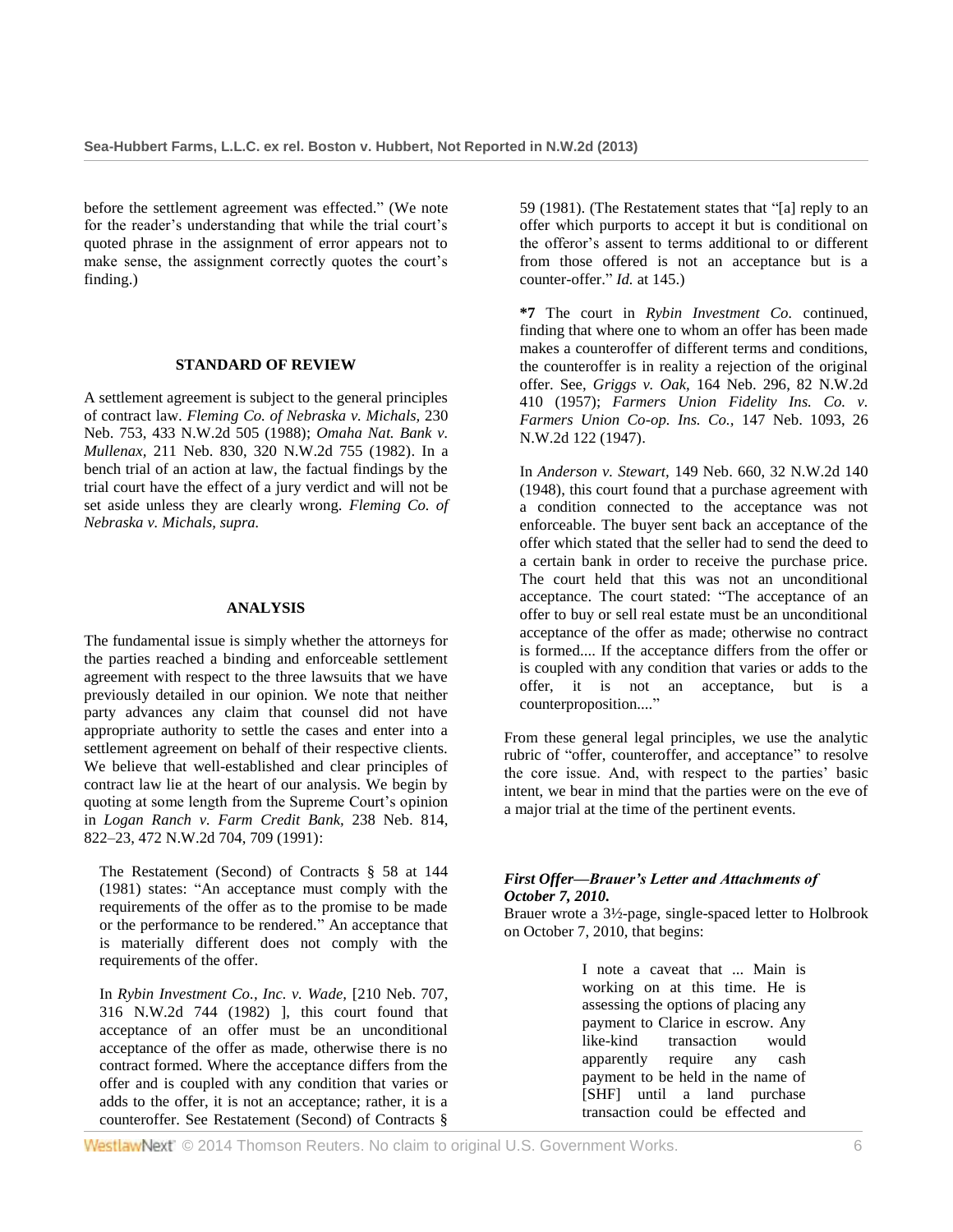the payment be made directly out to the seller (or [R]ealtor). This proposal is for your parties to give consideration to the cost issue and remains contingent on the method [Main] informs will be needed to protect against tax confiscation of resources. It may be necessary to craft an agreement regarding the transfer of the settlement proceeds in a way that [SHF] will participate as a named interested party.

The letter is clear that the offer is to resolve all three pending cases, but in large part the letter is simply advocacy about the merits of the offer Brauer is tendering to Holbrook and how the dollars and cents were calculated. Brauer set forth a breakdown of the monetary aspects of the Bostons becoming sole owners of JCK and Clarice surrendering her interest in SHF. His proposal provided that SHF would pay Clarice \$587,730; the Bostons would pay the Hubbert brothers \$119,281.26; and Kent would pay Clarice \$50,543. After adding and subtracting, the end result was that Clarice (and John) would net \$518,991.74 under Brauer's settlement offer of October 7, 2010.

Attached to Brauer's letter was an unsigned proposed "Compromise and Settlement Agreement" which did not contain any language making the offer contingent on Main's tax avoidance plan as stated at the outset of the letter, nor was a "Mike Main plan" mentioned whatsoever in Brauer's proposed settlement agreement that he tendered to Holbrook. In its form and content, Brauer's proposed "Compromise and Settlement Agreement" is a complete settlement. Importantly, this document included paragraph 3 that Brauer authored, and which stated:

> **\*8** All parties or entities shall be liable for any tax consequences arising out of any actions taken under this agreement that attach to the property received by such parties or entities, respectively, and all parties or entities to this agreement will cooperate in good faith to aid and assist in legal transfers of such interests that will effect the most beneficial tax treatment to each such receiving party or entity.

# *Holbrook's Faxed Responsive Letter of October 8, 2010, Is Rejection of Brauer's Offer and Is Counteroffer.*

There is no question that Holbrook's response is a rejection and a counteroffer. In the first paragraph of his October 8, 2010, letter Holbrook mentions that after discussion with the three Hubbert brothers, "I have been authorized to extend the following offer." The letter states that Brauer's condition that the Hubbert brothers pay for the cost of drilling a new well for the Bostons is rejected. Holbrook's letter devotes two paragraphs to disputing the accuracy of Brauer's calculation that would net \$518,991.74 to the Bostons. And he offers that Clarice would receive JCK property and that the Hubbert brothers "and/or their entity" would receive Clarice's interest in SHF of \$445,298.74 to which \$50,000 would be added "as boot" for a total payment to Clarice (and John) of \$495,298.74. Additionally, Holbrook adds a new proviso which is that SHF would receive a right of first refusal if the Bostons choose to sell or otherwise transfer the JCK property. The final requirement in Holbrook's letter is that he "draft the settlement agreement."

The applicable law from *[Rybin Investment Co., Inc. v.](http://www.westlaw.com/Link/Document/FullText?findType=Y&serNum=1982111527&pubNum=595&originationContext=document&vr=3.0&rs=cblt1.0&transitionType=DocumentItem&contextData=(sc.Search))  Wade,* [210 Neb. 707, 316 N.W.2d 744 \(1982\),](http://www.westlaw.com/Link/Document/FullText?findType=Y&serNum=1982111527&pubNum=595&originationContext=document&vr=3.0&rs=cblt1.0&transitionType=DocumentItem&contextData=(sc.Search)) is that where the acceptance differs from the offer and is coupled with any condition that varies or adds to the offer, it is not an acceptance; rather, it is a counteroffer. Here, there is a rejection of a number of portions of Brauer's offer, a counteroffer of a lesser sum of money, and a new material condition was put on the table—the right of first refusal in the event of a sale of the JCK land. Accordingly, at the end of the day on October 8, 2010, there was no settlement agreement for the three pending lawsuits, because Holbrook had rejected Brauer's original proposal. That rejection necessarily included rejection of the provision contained in Brauer's letter quoted above that sought to make the settlement "contingent on the method [Main] informs will be needed to protect against tax confiscation of resources," and as noted, Brauer did not include any such contingency in his draft proposed settlement agreement. Thus, we find that the first paragraph of Brauer's letter to Holbrook, to the extent it set forth a contingency, has been abandoned or superseded. In the end, as of October 8, as explained in *Rybin Investment Co., Inc. v. Wade, supra,* there was an outstanding counteroffer from Holbrook via his letter of October 8 on behalf of the Hubbert brothers to the Bostons' counsel, Brauer.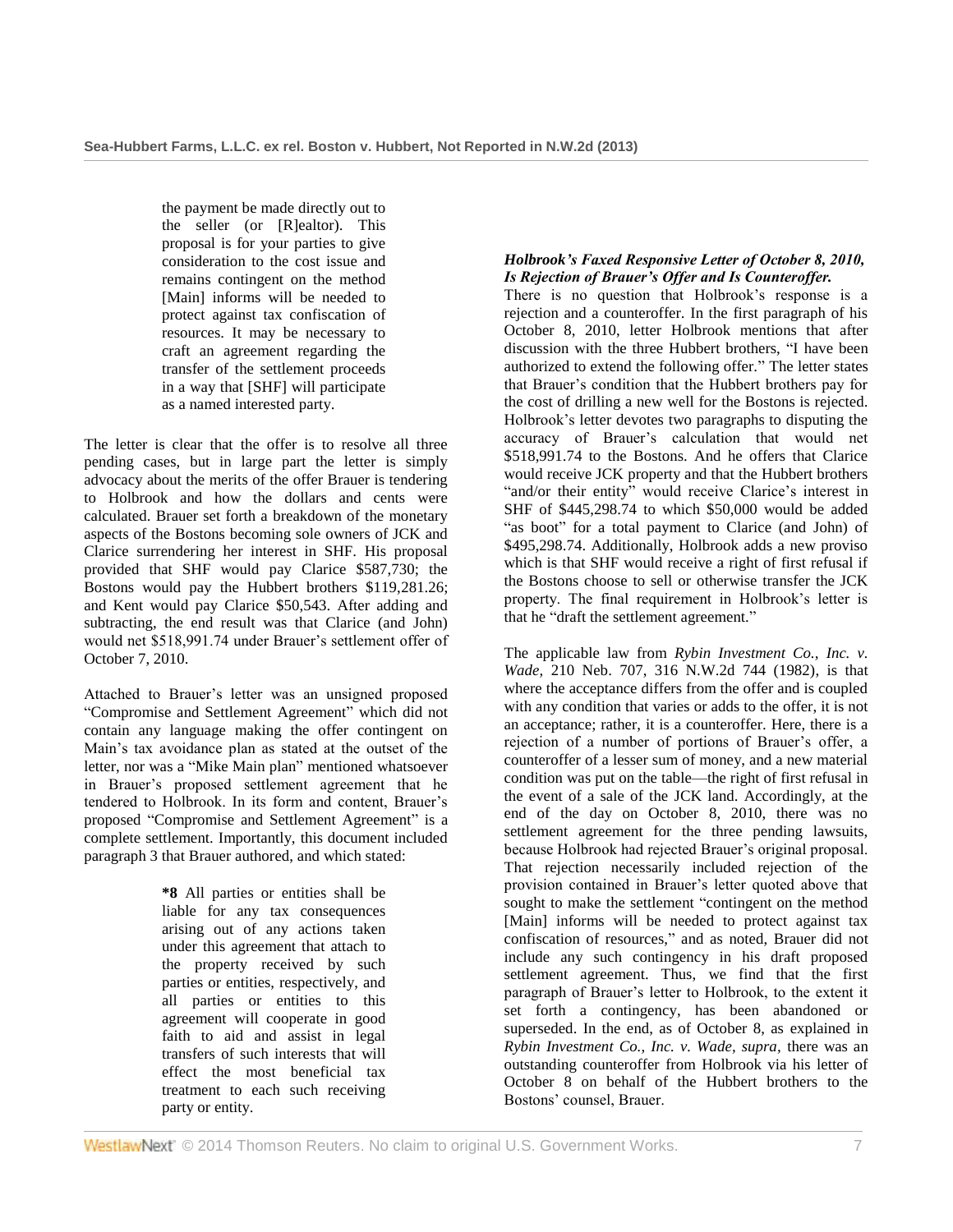*Brauer's Handwritten Fax With Attachments of October 11, 2010, in Response to Holbrook's Letter of October 8.*

**\*9** The evidence does not show a response to Holbrook's counteroffer until October 11, 2010, when Brauer sent a handwritten fax to Holbrook at 1:05 p.m. It begins: "(Please initial & return) Brad[,] Bostons agree to Hubberts' proposal." Brauer then lists on the same page seven handwritten items which we quote as they were written:

- 1. pmt of [\$]514,000 however you want to describe
- 2. install domestic well thru Bauer Well Drilling
- 3. rt 1st refusal for continuation of farming on JCK 80
- 4. agree to Mike Main/Gary Steffenmeier plan to avoid taxation
- 5. dismiss all pending actions w/ prejudice
- 6. parties pay own atty fees & costs
- 7. misc provisions of attached ( [not] deleted) will be included (in essence if [not] same lang)

Brauer has signed the fax "for John & Clarice Boston." And the record shows that approximately 2 hours later, Holbrook initialed Brauer's fax and faxed it back to Brauer. Brauer's fax of October 11 is clearly a counteroffer because it implicitly rejects Holbrook's previously proposed cash payment of \$495,298.14 by expressly stating that the cash payment portion of the settlement would be \$514,000. Additionally, Holbrook had previously proposed that the settlement include the proviso that if the Bostons sold or otherwise transferred the JCK land, that his clients would have a right of first refusal. However, Brauer's October 11 fax implicitly rejects that proposal and makes a counteroffer in that regard by saying that the Bostons will merely give a right of first refusal "for continuation of farming on JCK 80," which we read to mean that SHF and/or the Hubbert brothers get the "first shot" at continuing to be the tenant farmer on an 80–acre tract owned by JCK. But, the Hubbert brothers would have no right of first refusal if the JCK land is to be sold. Thus, Brauer's October 11 fax to Holbrook becomes a counteroffer from the Bostons. That counteroffer, in summary, is that the Bostons agree to Holbrook's October 8 proposal, except that there are seven handwritten qualifications to the acceptance. But it is crucial to note that Brauer's counterproposal via his October 11 fax included the attachment of a copy of all but the signature pages of Brauer's original "Compromise and Settlement Agreement" that he had sent to Holbrook with his letter of October 7. And item 7 of Brauer's October 10 counterproposal was that "misc provisions of attached ( [not] deleted) will be included (in essence if [not] same lang)." And in the attachment sent to Holbrook, Brauer has crossed out (deleted) paragraphs 4, 5, and 6 as well as portions of paragraphs 8 and 9. Accordingly, the attachment became part of Brauer's counteroffer.

As indicated above, approximately 2 hours later, Holbrook initialed the first page of Brauer's fax (which had the seven handwritten items on it) as he was requested to do, and he faxed it back to Brauer with no qualifications, additions, or different conditions. Therefore, we conclude that when Holbrook initialed Brauer's faxed counteroffer and sent it back to Brauer, a settlement agreement of the three pending lawsuits had been reached between the parties acting through their attorneys. This was the district court's factual conclusion, and it was not clearly erroneous. We note that whether a binding agreement has been reached is ordinarily a question of fact. *[Viking Broadcasting Corp. v. Snell](http://www.westlaw.com/Link/Document/FullText?findType=Y&serNum=1993074742&pubNum=595&originationContext=document&vr=3.0&rs=cblt1.0&transitionType=DocumentItem&contextData=(sc.Search))  Publishing Co.,* [243 Neb. 92, 497 N.W.2d 383 \(1993\).](http://www.westlaw.com/Link/Document/FullText?findType=Y&serNum=1993074742&pubNum=595&originationContext=document&vr=3.0&rs=cblt1.0&transitionType=DocumentItem&contextData=(sc.Search))

**\*10** To have a settlement agreement, there must be a definite offer and an unconditional acceptance. *[Heese](http://www.westlaw.com/Link/Document/FullText?findType=Y&serNum=1989118437&pubNum=595&originationContext=document&vr=3.0&rs=cblt1.0&transitionType=DocumentItem&contextData=(sc.Search))  Produce Co. v. Lueders,* [233 Neb. 12, 443 N.W.2d 278](http://www.westlaw.com/Link/Document/FullText?findType=Y&serNum=1989118437&pubNum=595&originationContext=document&vr=3.0&rs=cblt1.0&transitionType=DocumentItem&contextData=(sc.Search))  [\(1989\).](http://www.westlaw.com/Link/Document/FullText?findType=Y&serNum=1989118437&pubNum=595&originationContext=document&vr=3.0&rs=cblt1.0&transitionType=DocumentItem&contextData=(sc.Search)) Mutual assent to an agreement is determined by the objective manifestations of intent by the parties, not by their subjective statements of intent. See *Viking Broadcasting Corp. v. Snell Publishing Co., supra.*

There can be little doubt that Brauer's fax of October 11, 2010, is a counteroffer. The [Restatement \(Second\) of](http://www.westlaw.com/Link/Document/FullText?findType=Y&serNum=0289906885&pubNum=0101603&originationContext=document&vr=3.0&rs=cblt1.0&transitionType=DocumentItem&contextData=(sc.Search))  [Contracts § 24 at 71 \(1981\)](http://www.westlaw.com/Link/Document/FullText?findType=Y&serNum=0289906885&pubNum=0101603&originationContext=document&vr=3.0&rs=cblt1.0&transitionType=DocumentItem&contextData=(sc.Search)) defines an offer as "the manifestation of willingness to enter into a bargain, so made as to justify another person in understanding that his assent to that bargain is invited and will conclude it." This aptly describes Brauer's fax of October 11, which clearly therein conveyed a "willingness" to end the litigation by settlement. Clearly, Holbrook unconditionally accepted and assented to the bargain that Brauer offered via his fax on October 11 by simply initialing the fax as Brauer requested that he do.

The Bostons' position, summarized, seems to be that while conceding that there was a "skeletal agreement" (to use their counsel's descriptor) reached on October 11, 2010, see brief for appellants at 11, there was to be a tax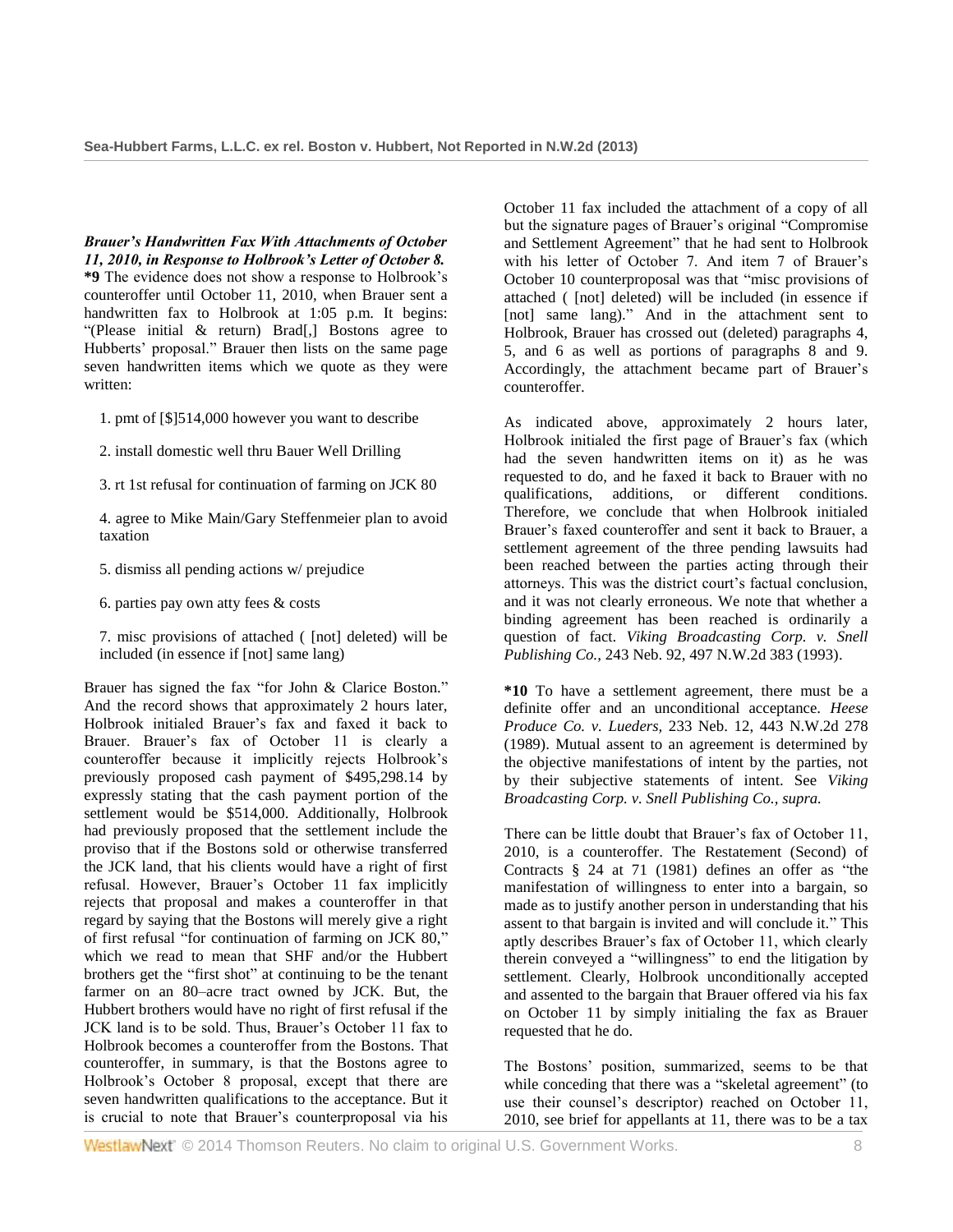avoidance plan later developed by Main, and that the transfer would occur in accordance with the "Main plan." To phrase it another way, the Bostons assert that despite the "skeletal agreement" which was reached on October 11, one term thereof, the tax avoidance plan, was not sufficiently definite as required by *Heese Produce Co. v. Lueders, supra.* Thus, the Bostons claim that no enforceable agreement whatsoever came into existence.

The Bostons' argument centers on handwritten  $# 4$  in Brauer's counteroffer of October 11, 2010, stating "agree to Mike Main/Gary Steffenmeier plan to avoid taxation." Holbrook, by initialing the fax without qualification, has agreed to # 4, although at that point in time there was no such joint plan, and in fact, Main had not even articulated the terms of his own plan at that time. Therefore, the issue now becomes whether the tax avoidance component, the details of which were then unknown or, at best, uncertain, operates to prevent the formation of any binding settlement agreement whatsoever. And when addressing this question, we must bear in mind that what was agreed to on October 11 includes Brauer's original "Compromise and Settlement Agreement" with Brauer's deletions *and* Brauer's October 11 handwritten fax. In other words, the import of the tax avoidance language in the settlement agreement is derived from both documents viewed together.

At oral argument, the Bostons' counsel argued vigorously that # 4 was nothing but "an agreement to agree" and that thus there could be no settlement agreement. Holbrook countered with the argument that Brauer was arguing about "performance issues, not agreement issues." In our view, the Bostons' argument wrongly looks at # 4 in isolation. See *Bedrosky v. Hiner,* [230 Neb. 200, 204, 430](http://www.westlaw.com/Link/Document/FullText?findType=Y&serNum=1988141099&pubNum=595&fi=co_pp_sp_595_539&originationContext=document&vr=3.0&rs=cblt1.0&transitionType=DocumentItem&contextData=(sc.Search)#co_pp_sp_595_539)  [N.W.2d 535, 539 \(1988\)](http://www.westlaw.com/Link/Document/FullText?findType=Y&serNum=1988141099&pubNum=595&fi=co_pp_sp_595_539&originationContext=document&vr=3.0&rs=cblt1.0&transitionType=DocumentItem&contextData=(sc.Search)#co_pp_sp_595_539) ("party may not pick and choose among the clauses of the contract, accepting only those that advantage it"). Significantly, it has been said that whatever the construction of a particular clause of a contract, standing alone, may be, it must be read in connection with other clauses. *[Poulton v. State Farm Fire](http://www.westlaw.com/Link/Document/FullText?findType=Y&serNum=2004210309&pubNum=595&originationContext=document&vr=3.0&rs=cblt1.0&transitionType=DocumentItem&contextData=(sc.Search))  & Cas. Cos.,* [267 Neb. 569, 675 N.W.2d 665 \(2004\).](http://www.westlaw.com/Link/Document/FullText?findType=Y&serNum=2004210309&pubNum=595&originationContext=document&vr=3.0&rs=cblt1.0&transitionType=DocumentItem&contextData=(sc.Search)) Attempting to determine and articulate what the parties were bound to do by looking at handwritten # 4 alone is not possible. However, paragraph 3 of Brauer's original "Compromise and Settlement Agreement" gives the handwritten # 4 meaning, and the two paragraphs must be read together, as well as being read in conjunction with the fundamental goals and methodology of what the parties agreed to do to resolve their differences. Those precepts, reduced to their essence, are quite straightforward: the Hubberts are getting out of JCK, the

Bostons are getting out of SHF, and Clarice was being paid \$514,000. That Clarice would not have to pay income tax on the \$514,000 was not a condition of the transaction. Rather, the agreement was that if it could be done, the transfers of ownership and money would be done in a way that was most beneficial from an income tax avoidance standpoint. Clarice appears to believe that we simply assume that there was a legal way for her to avoid taxation on this transaction and still make the transfers of ownership that the agreement clearly requires her to do, doing so within a reasonable time period. With respect to the "time period" involved, the agreement arrived at between Brauer and Holbrook does not have a timeframe for completion. Thus, the applicable law is that "in the absence of a stated time for performance, the law will imply a time of performance within a reasonable time under the circumstances." *[Davco Realty Co. v. Picnic](http://www.westlaw.com/Link/Document/FullText?findType=Y&serNum=1977110388&pubNum=595&fi=co_pp_sp_595_147&originationContext=document&vr=3.0&rs=cblt1.0&transitionType=DocumentItem&contextData=(sc.Search)#co_pp_sp_595_147)  Foods, Inc.,* [198 Neb. 193, 199, 252 N.W.2d 142, 147](http://www.westlaw.com/Link/Document/FullText?findType=Y&serNum=1977110388&pubNum=595&fi=co_pp_sp_595_147&originationContext=document&vr=3.0&rs=cblt1.0&transitionType=DocumentItem&contextData=(sc.Search)#co_pp_sp_595_147)  [\(1977\).](http://www.westlaw.com/Link/Document/FullText?findType=Y&serNum=1977110388&pubNum=595&fi=co_pp_sp_595_147&originationContext=document&vr=3.0&rs=cblt1.0&transitionType=DocumentItem&contextData=(sc.Search)#co_pp_sp_595_147) Thus, the applicable timeframe to formulate a tax avoidance plan and complete the transfers is a "reasonable" amount of time. Given the obvious hostility of the parties toward each other, that timeframe would be "sooner rather than later."

**\*11** While the parties did agree to do the transfers in a way to effect the "most beneficial tax advantage" to each receiving party, what that actually meant has limits. One such limitation is that there is an implied covenant of good faith and fair dealing in every contract which requires that none of the parties to the contract do anything which will injure the right of another party to receive the benefit of the contract. *[Reichert v. Rubloff](http://www.westlaw.com/Link/Document/FullText?findType=Y&serNum=2002375651&pubNum=595&originationContext=document&vr=3.0&rs=cblt1.0&transitionType=DocumentItem&contextData=(sc.Search))  Hammond, L.L.C.,* [264 Neb. 16, 645 N.W.2d 519 \(2002\).](http://www.westlaw.com/Link/Document/FullText?findType=Y&serNum=2002375651&pubNum=595&originationContext=document&vr=3.0&rs=cblt1.0&transitionType=DocumentItem&contextData=(sc.Search)) In that context, there was never a "Mike Main/Gary Steffenmeier plan to avoid taxation," only a plan by Main which the evidence shows the Hubbert brothers would not agree to because it required that Clarice would continue to have an ownership interest in SHF. Obviously, the Main plan would deprive the Hubbert brothers and SHF of the benefit of their fundamental bargain that she would be completely "out" of the business affairs of the Hubbert brothers and SHF. And, of course, there is the additional problem that the Main plan was not a "Mike Main/Gary Steffenmeier plan."

As we earlier pointed out, the need to later develop and execute effectuating documents does not prevent the formation of a binding contract. The evidence was that both sides' accountants agreed that a "like-kind" exchange under the Internal Revenue Code, [I.R.C. § 1031](http://www.westlaw.com/Link/Document/FullText?findType=L&pubNum=1012823&cite=26USCAS1031&originatingDoc=I98f92c0bbe9411e2981ea20c4f198a69&refType=LQ&originationContext=document&vr=3.0&rs=cblt1.0&transitionType=DocumentItem&contextData=(sc.Search))  [\(2006\),](http://www.westlaw.com/Link/Document/FullText?findType=L&pubNum=1012823&cite=26USCAS1031&originatingDoc=I98f92c0bbe9411e2981ea20c4f198a69&refType=LQ&originationContext=document&vr=3.0&rs=cblt1.0&transitionType=DocumentItem&contextData=(sc.Search)) would not work. Main then developed his own plan which, summarized, would require the Hubbert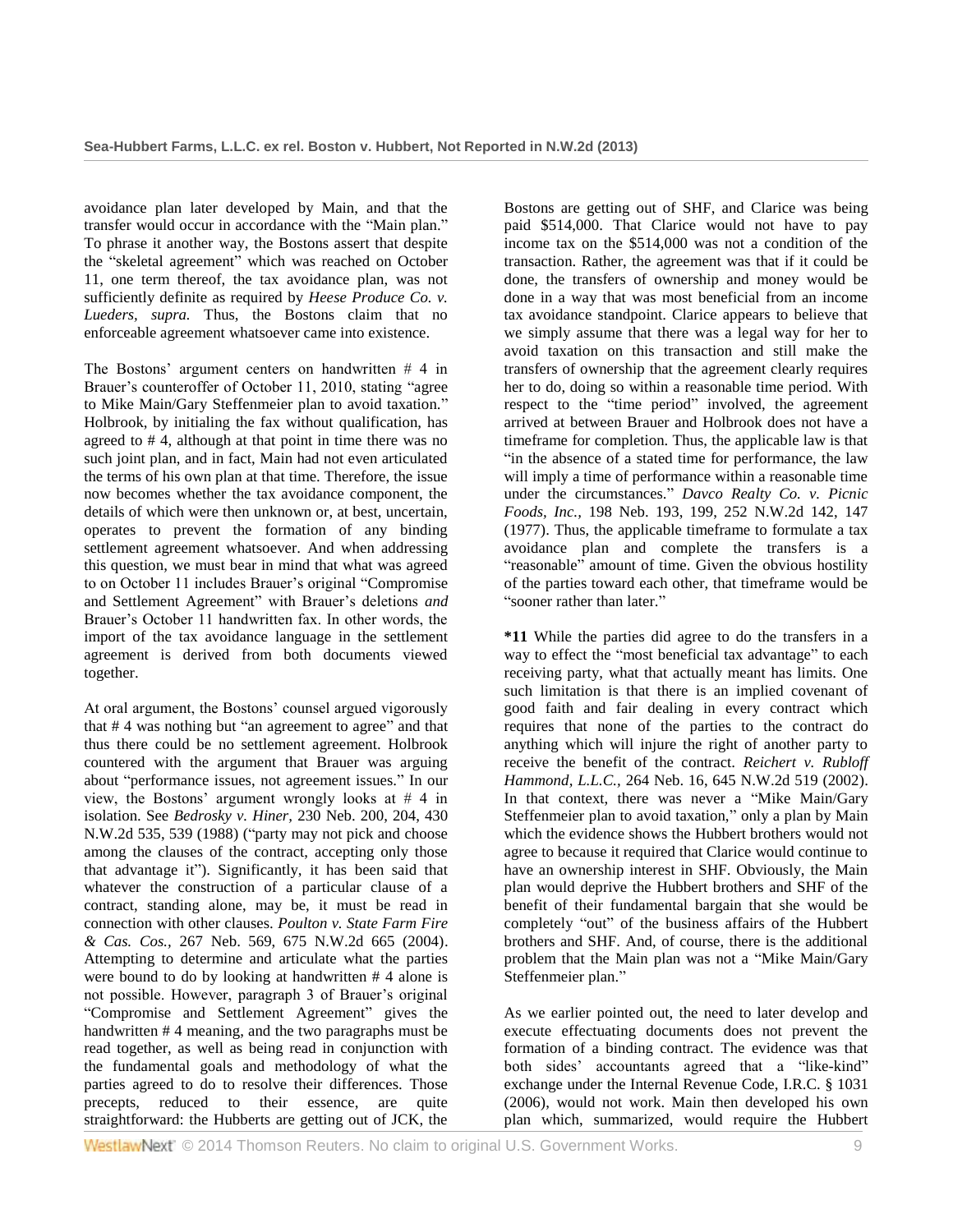brothers and SHF to place \$514,000 in an escrow account, for SHF to buy land of Clarice's choice with those funds, and then the land would be transferred to her in lieu of the \$514,000 cash. The "rub" was that Clarice would need to maintain an equity interest in SHF which caused the Hubbert brothers to reject the Main plan. Moreover, there was evidence from the Hubbert brothers' accountant at the trial on the enforcement motions that regardless of what documents or structure was used, such an attempt to camouflage what was in reality a buyout of a capital asset would not work, and that the Internal Revenue Service would simply tax Clarice on her capital gain between her basis of approximately \$360,000 in SHF and the \$514,000 that she was getting in the settlement. Main's plan would also violate the implied covenant of good faith and fair dealing because it would deprive SHF and the Hubbert brothers of their bargain-which was that Clarice would no longer have any interest in or "say-so" whatsoever in the affairs of SHF and the three Hubbert brothers. Therefore, in the end, the evidence was that there was no tax avoidance plan that was consistent with the main intent of the parties. However, that fact does not prevent the enforcement of the balance of the agreement. See, *[Poulton v. State Farm Fire & Cas. Cos.,](http://www.westlaw.com/Link/Document/FullText?findType=Y&serNum=2004210309&pubNum=595&originationContext=document&vr=3.0&rs=cblt1.0&transitionType=DocumentItem&contextData=(sc.Search))* 267 Neb. 569, [675 N.W.2d 665 \(2004\)](http://www.westlaw.com/Link/Document/FullText?findType=Y&serNum=2004210309&pubNum=595&originationContext=document&vr=3.0&rs=cblt1.0&transitionType=DocumentItem&contextData=(sc.Search)) (whatever the construction of a particular clause of a contract, standing alone, may be, it must be read in connection with other clauses); *[Bedrosky](http://www.westlaw.com/Link/Document/FullText?findType=Y&serNum=1988141099&pubNum=595&fi=co_pp_sp_595_539&originationContext=document&vr=3.0&rs=cblt1.0&transitionType=DocumentItem&contextData=(sc.Search)#co_pp_sp_595_539)  v. Hiner,* [230 Neb. 200, 204, 430 N.W.2d 535, 539 \(1988\)](http://www.westlaw.com/Link/Document/FullText?findType=Y&serNum=1988141099&pubNum=595&fi=co_pp_sp_595_539&originationContext=document&vr=3.0&rs=cblt1.0&transitionType=DocumentItem&contextData=(sc.Search)#co_pp_sp_595_539) ("party may not pick and choose among the clauses of the contract, accepting only those that advantage it"). See, also, *Edwards v. Edwards,* [16 Neb.App. 297, 744 N.W.2d](http://www.westlaw.com/Link/Document/FullText?findType=Y&serNum=2014755499&pubNum=595&originationContext=document&vr=3.0&rs=cblt1.0&transitionType=DocumentItem&contextData=(sc.Search))  [243 \(2008\).](http://www.westlaw.com/Link/Document/FullText?findType=Y&serNum=2014755499&pubNum=595&originationContext=document&vr=3.0&rs=cblt1.0&transitionType=DocumentItem&contextData=(sc.Search)) Our case law has made it clear that contract provisions may be severable. See, e .g., *[Gaspar v. Flott,](http://www.westlaw.com/Link/Document/FullText?findType=Y&serNum=1981128593&pubNum=595&originationContext=document&vr=3.0&rs=cblt1.0&transitionType=DocumentItem&contextData=(sc.Search))* [209 Neb. 260, 307 N.W.2d 500 \(1981\).](http://www.westlaw.com/Link/Document/FullText?findType=Y&serNum=1981128593&pubNum=595&originationContext=document&vr=3.0&rs=cblt1.0&transitionType=DocumentItem&contextData=(sc.Search)) In *Gaspar v. Flott, supra,* the court cited *[Reichert v. Mulder,](http://www.westlaw.com/Link/Document/FullText?findType=Y&serNum=1931108208&pubNum=594&originationContext=document&vr=3.0&rs=cblt1.0&transitionType=DocumentItem&contextData=(sc.Search))* 121 Neb. [11, 235 N.W. 680 \(1931\),](http://www.westlaw.com/Link/Document/FullText?findType=Y&serNum=1931108208&pubNum=594&originationContext=document&vr=3.0&rs=cblt1.0&transitionType=DocumentItem&contextData=(sc.Search)) for the proposition that whether a contract is severable is a question of intentions apparent in the instrument. And *Reichert v. Mulder, supra,* teaches that in an unambiguous contract, severability is determined from the language, the subject matter, and the construction placed upon it by the parties in light of the surrounding circumstances. The *Gaspar* opinion noted that *Reichart v. Mulder, supra,* is probably the "last word" on the issue when it "forthrightly states" that " '[a] contract which in its nature and purpose is susceptible of division and apportionment is divisible and severable.' " [209 Neb. at 264, 307 N.W.2d at 503.](http://www.westlaw.com/Link/Document/FullText?findType=Y&serNum=1981128593&pubNum=595&fi=co_pp_sp_595_503&originationContext=document&vr=3.0&rs=cblt1.0&transitionType=DocumentItem&contextData=(sc.Search)#co_pp_sp_595_503) In our situation, while there is no severability clause, paragraph 3 is clear and unambiguous that everybody pays their own taxes. And while they agree to a good faith effort to avoid taxes, there is no express intention that the "deal" is contingent on Clarice's being able to avoid income tax-a simple

matter to put in the contract if the entire arrangement was dependent on such fact, rather than by the clear language of the parties that they agree merely to attempt in good faith to avoid taxes. There is no evidence or claim made by Clarice that SHF and the Hubbert brothers did not live up to that promise. The simple fact is that the Hubbert brothers' accountant did not think the Main plan would work, and in any event, it would frustrate the purpose of the agreement which at its core was to effectively "divorce" the parties from one another.

**\*12** That being said, it goes without saying that if in the course of performance of the agreement as ordered by the district court, the parties could agree on a tax avoidance plan, consistent with the core tenants of the settlement agreement, nothing prevents them from using such plan.

In fairness we should "backtrack" a bit because the Bostons call our attention to a number of letters between Holbrook and Brauer after October 11, 2010, over a period of several months that dealt with (1) what was the so-called tax avoidance plan to be and (2) when and how the "settlement agreement" would be formalized. These letters touched on what exactly Main's plan was, how it would work, and how long the Bostons would have to farm the land that SHF was to buy and transfer to the Bostons under his proposed plan. From the Hubbert brothers' standpoint, Holbrook articulated his clients' objection that Main's plan ran counter to the fundamental tenet of the settlement agreement that Clarice would be completely "out" of SHF because the Main plan required that Clarice would continue to have an equity interest in SHF.

The Bostons argue that all of this "back and forth" between counsel about the Main plan shows that there was a material term or condition of the settlement that was never agreed to and that thus, no enforceable settlement agreement whatsoever came into existence. We find that the "back and forth" between the two attorneys after October 11, 2010, were merely attempts at elaboration or implementation of # 4 and paragraph 3 that ultimately failed. A contractual provision to execute effectuating documents in the future is enforceable where all of the material terms are specified in the original contract and leave none to be agreed upon through future negotiations. See *[Strategic Staff Mgmt. v. Roseland,](http://www.westlaw.com/Link/Document/FullText?findType=Y&serNum=2000603868&pubNum=595&originationContext=document&vr=3.0&rs=cblt1.0&transitionType=DocumentItem&contextData=(sc.Search))* 260 [Neb. 682, 619 N.W.2d 230 \(2000\).](http://www.westlaw.com/Link/Document/FullText?findType=Y&serNum=2000603868&pubNum=595&originationContext=document&vr=3.0&rs=cblt1.0&transitionType=DocumentItem&contextData=(sc.Search))

In *Satellite Dev. Co. v. Bernt,* [229 Neb. 778, 429 N.W.2d](http://www.westlaw.com/Link/Document/FullText?findType=Y&serNum=1988123067&pubNum=595&originationContext=document&vr=3.0&rs=cblt1.0&transitionType=DocumentItem&contextData=(sc.Search))  [334 \(1988\),](http://www.westlaw.com/Link/Document/FullText?findType=Y&serNum=1988123067&pubNum=595&originationContext=document&vr=3.0&rs=cblt1.0&transitionType=DocumentItem&contextData=(sc.Search)) a property seller argued that a purchase agreement was not a binding contract because a paragraph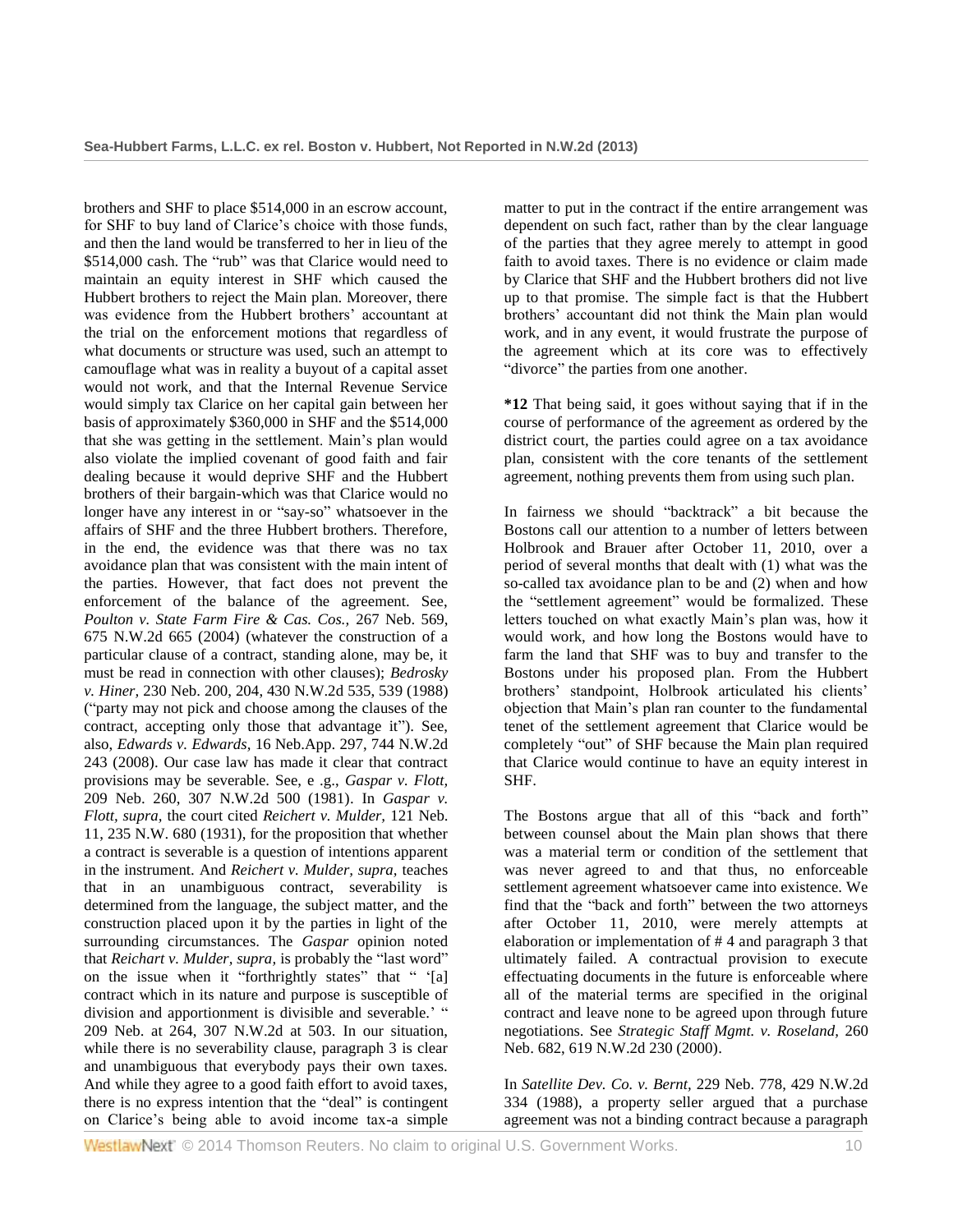in the agreement required that a future contract be made with respect to a second mortgage but the court found that the evidence did not show that the second contract was a precondition to performance under the purchase agreement, but, rather, the second contract was only an elaboration on the terms of the purchase agreement. Therefore, because the purchase agreement was controlling, the Supreme Court concluded that the sellers were bound and had to perform despite their refusal to execute a second contract for a second mortgage that was part of the transaction. *Id.* This is the exact situation we have here with respect to tax avoidance provisions of the agreement. It seems to be self-evident that if the reality in the present situation is that there is no legal way for Clarice to avoid taxation, and at the same time do the transfers she clearly agreed to within a reasonable time, that paragraph 3 and # 4 are simply unenforceable parts of the agreement; however, such fact does not prevent enforcement of the rest of the agreement.

**\*13** In *Strategic Staff Mgmt. v. Roseland, supra,* the court noted that it would have been a simple matter for the parties to the memorandum of agreement to provide that certain terms would be agreed upon later or that the terms of the memorandum of agreement would not take effect until the general release was executed if that had been their intent. Likewise, in this case, the Bostons could have specified that their counteroffer of October 11, 2010, via Brauer's fax, was contingent upon the development of a tax avoidance plan by Main to which the Hubbert brothers and SHF would agree. But, the agreement did not so provide, and we cannot rewrite the agreement to include such a contingency. Clearly, what would constitute the "Mike Main/Gary Steffenmeier plan to avoid taxation" falls in that category of "further elaboration" that was said in *Satellite Dev. Co. v. Bernt, supra,* not to prevent the formation of a binding agreement.

In *[Coral Prod. Corp. v. Central Resources,](http://www.westlaw.com/Link/Document/FullText?findType=Y&serNum=2011997769&pubNum=595&fi=co_pp_sp_595_369&originationContext=document&vr=3.0&rs=cblt1.0&transitionType=DocumentItem&contextData=(sc.Search)#co_pp_sp_595_369)* 273 Neb. 379, [391–92, 730 N.W.2d 357, 369 \(2007\),](http://www.westlaw.com/Link/Document/FullText?findType=Y&serNum=2011997769&pubNum=595&fi=co_pp_sp_595_369&originationContext=document&vr=3.0&rs=cblt1.0&transitionType=DocumentItem&contextData=(sc.Search)#co_pp_sp_595_369) the court said:

> An appellate court must examine and consider the writing as a whole in an effort to harmonize and give effect to all the provisions of the contract so that none will be rendered meaningless. A court presumes the parties to a contract intend every clause to have some effect. No single provision taken alone will be given controlling

effect; rather, all provisions must be considered with reference to the whole instrument.

The court in *Coral Prod. Corp. v. Central Resources, supra,* also noted that a court's primary concern in interpreting a contract is ascertaining the true intent of the parties. These rules of contractual interpretation naturally take us to the typewritten paragraph 3 that Brauer put in his original "Compromise and Settlement Agreement" sent to Holbrook on October 7, 2010, and which remained in Brauer's counteroffer of October 11 and which Holbrook accepted unconditionally on that same date. Paragraph 3 provides:

> All parties or entities shall be liable for any tax consequences arising out of any actions taken under this agreement that attach to the property received by such parties or entities, respectively, and all parties or entities to this agreement will cooperate in good faith to aid and assist in legal transfers of such interests that will effect the most beneficial tax treatment to each such receiving party or entity.

Paragraphs 1 and 2 immediately preceding the above-quoted paragraph contain the heart of the settlement, which is that Clarice will transfer all of her interest in SHF to the Hubbert brothers or SHF and that in turn, the Hubbert brothers will transfer their interest in JCK to Clarice—thus, the reference in paragraph 3 to "transfers." The Bostons' brief refers to the rule of contract construction that specific terms control over general terms and cites to *[Panwitz v. Miller Farm–Home](http://www.westlaw.com/Link/Document/FullText?findType=Y&serNum=1988055702&pubNum=595&originationContext=document&vr=3.0&rs=cblt1.0&transitionType=DocumentItem&contextData=(sc.Search))  Oil Service,* [228 Neb. 220, 422 N.W.2d 63 \(1988\)](http://www.westlaw.com/Link/Document/FullText?findType=Y&serNum=1988055702&pubNum=595&originationContext=document&vr=3.0&rs=cblt1.0&transitionType=DocumentItem&contextData=(sc.Search)) (reciting that proper rule of construction is that more specific term of contract will control over general provision of contract as it relates to same subject matter). The Bostons argue that paragraph 3 is the general term, whereas the handwritten # 4 is the specific. The Bostons' argument asserts that the general paragraph 3 does not vitiate the # 4 of Brauer's fax "requiring the parties to 'agree' to the as yet undefined ... Main 'plan" ' and that paragraph 3 was merely "boilerplate" language that required each party to be responsible for their own taxes from the transfer. Brief for appellants at 18. Several shortcomings are apparent in this attempt to use the "specific over the general rule." First, paragraph 3 is more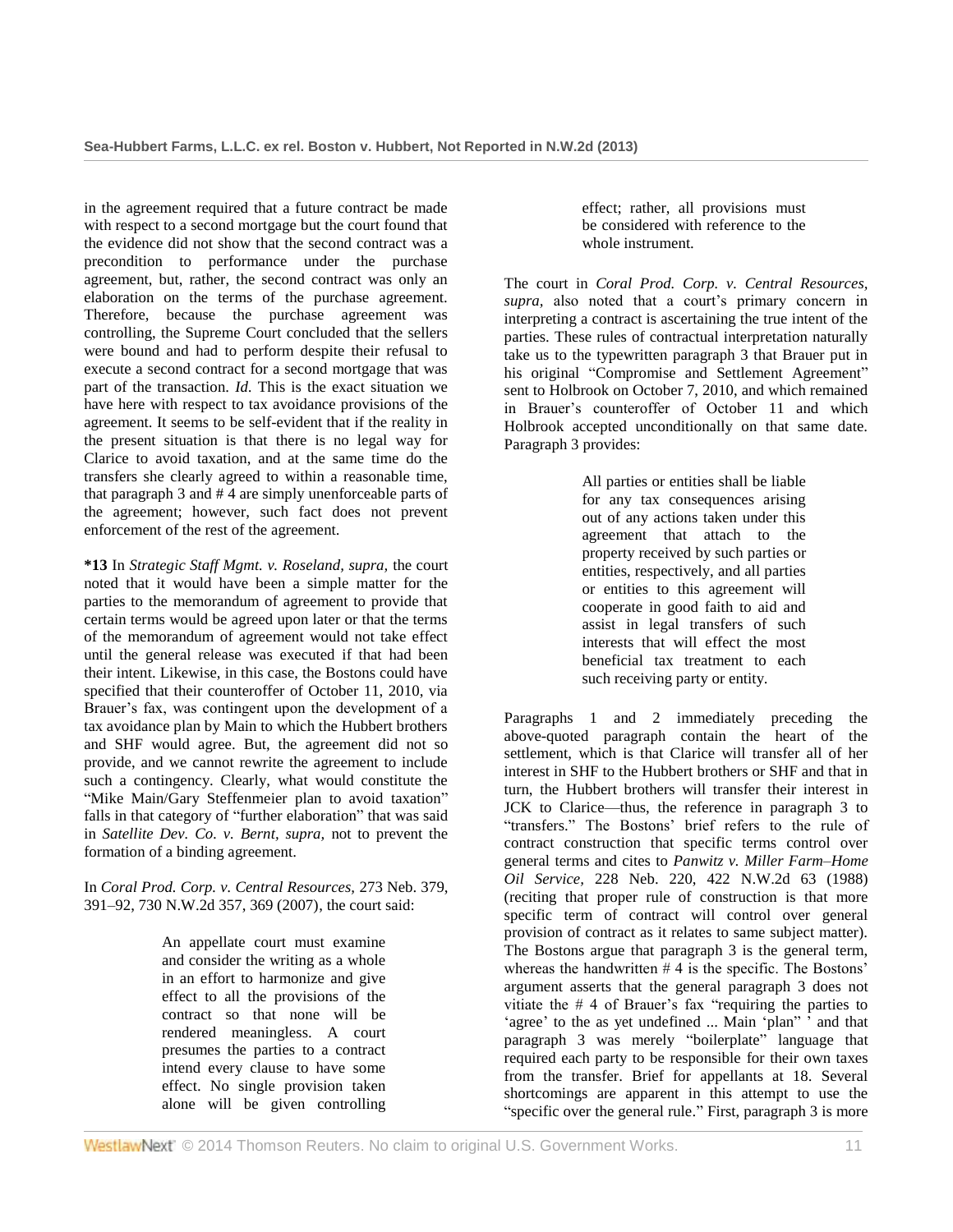specific than # 4 because it has certainty and clarity. It provides that everybody pays their own taxes, but imposes a duty to act in good faith to help each other gain the "most beneficial" tax treatment, obviously avoidance of taxation, flowing from the settlement. In contrast, # 4 from the fax is generalized to the extreme because on October 11, 2010, there was not then any "Mike Main/Gary Steffenmeier plan to avoid taxation." And the evidence shows that no such joint plan ever existed because while Main developed his own plan, the Hubbert brothers' accountant did not agree that such plan would avoid taxation. It is noteworthy that in neither the trial court nor in this court do the Bostons seek specific performance of the Main plan; rather, they seek to avoid the entire settlement.

**\*14** Accordingly, we conclude that paragraph 3 is the specific tax avoidance plan provision which contemplated a plan mutually devised and agreed to by the two sides' accountants, as well as good faith cooperation by the opposing parties to implement such in the course of making the transfers. And, it is important to observe that the Bostons introduced no evidence of any lack of good faith on the part of the Hubbert brothers, nor do they argue that the Hubbert brothers did not act in good faith after October 11, 2010, with respect to tax avoidance. And, the trial court's order, which incorporated the "Compromise and Settlement Agreement" as it existed after Brauer's interlineation, binds the parties to perform according to paragraph 3. Thus, the duty to cooperate to avoid taxes found in paragraph 3 remains viable. We do wish to make it clear that whether the Main plan is within the ambit of paragraph 3 is not before us, and we make no comment on that matter, direct or implied.

#### *Did Trial Court Err in Finding That Clarice Was Obligated to "select a plan most beneficial to her that has not be[en] obstructed by the* **[***Hubbert brothers* **]?"**

In support of this assignment of error, which we have restated as a question, Clarice argues that she did not agree to a plan that the Hubbert brothers did not obstruct, but, rather, "a plan designed by ... Main and not objected to by appellees' tax accountant." Brief for appellants at 3. Clarice's current formulation of what she agreed to, and that is quoted in the foregoing sentence, is remarkable because while it is very specific, readily understandable, and seemingly workable, it is language not found in # 4 or paragraph 3, both of which were drafted by her counsel. But, it really is not any different in meaning than the court's language. If the Hubbert brothers' accountant objected to Main's plan, in the final analysis such plan would in all likelihood be "obstructed" by the Hubbert brothers—the word the district court chose to use in its explanatory portion of its decision. The language used by the court is merely descriptive of the effect of what the parties had agreed to in # 4 and paragraph 3. The court did, however, make five specific orders of what the parties had to do to complete the settlement agreement. Although it is argued that by this sentence the court has inserted language into the agreement that the parties did not use, we look to what the court ordered rather than the language used in the explanation of findings that precedes its orders to the parties. Even if the court's word choice was not perfect in the sentence Clarice now objects to, it is a "no harm-no foul" situation because it was not part of the court's order.

Clarice's final assignment of error deals with language found in the trial judge's order in case No. A–12–022, which states:

> The development of a plan to avoid taxation is not a condition precedent in this matter in that the settlement agreement merely provides that the defendant would cooperate in the development of a plan but **[no]** requirement **exist[s]** that a plan be accepted by Clarice ... before the settlement agreement was effected **[effective].**

**\*15** The Bostons' counsel says the sentence is not understandable, which is true to a degree. However, we find that the sentence merely suffers from the lack of a close proofreading. That said, we have "proofread" the sentence in light of the entire order in this case, as well as the final orders in the other two interrelated cases. From that exercise, the necessary editing is obvious, and we have inserted and bolded the edits that the sentence clearly needs. After doing so, the sentence makes sense and is entirely consistent with the court's other findings and ultimate resolution of the cases. The rest of the arguments concerning this fourth assignment of error are merely repetition or restatement of arguments we have already dealt with and rejected.

### **CONCLUSION**